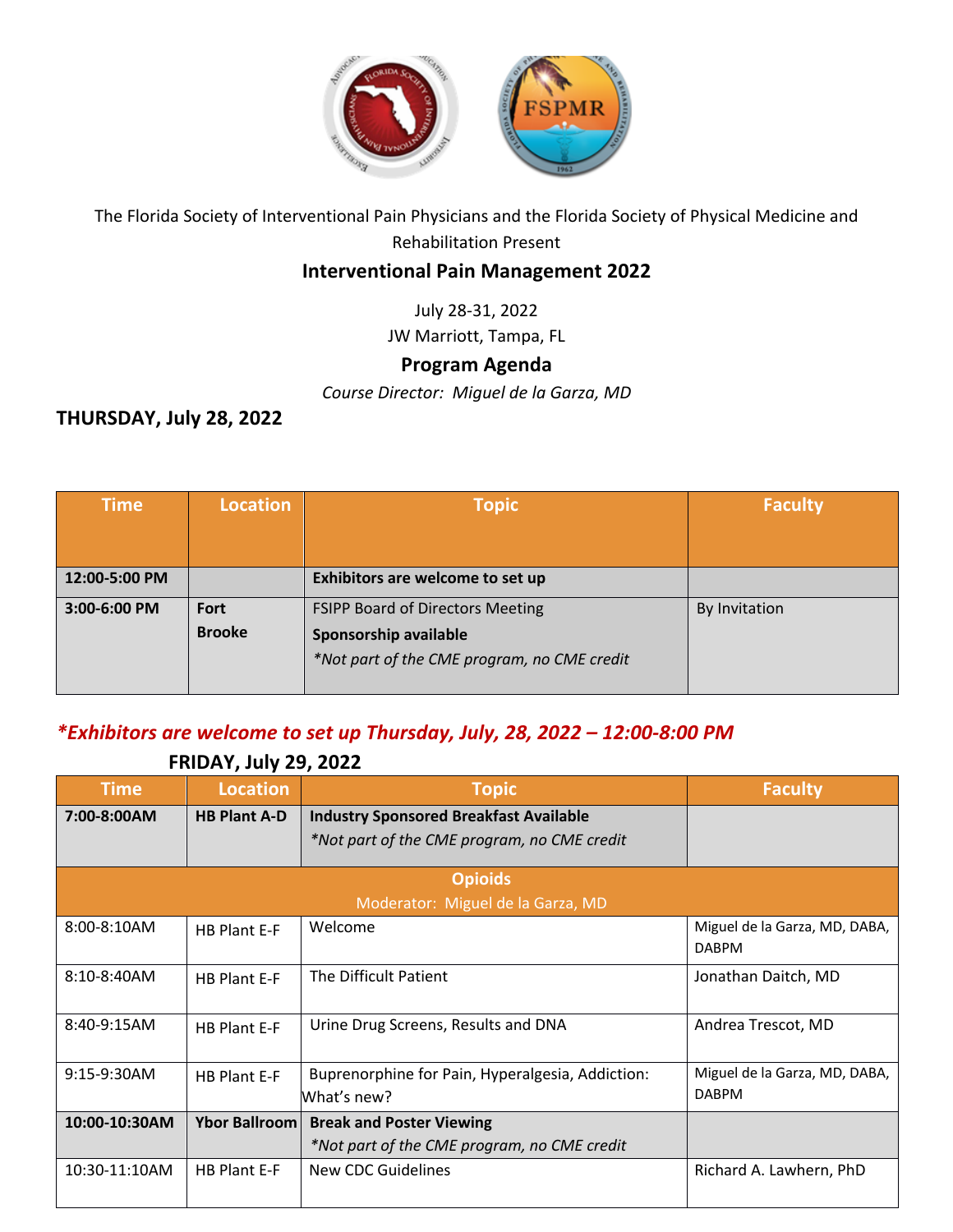

| 11:10-12:00PM | <b>HB PlanFt E-F</b> | <b>Review of Difficult Patient Cases</b>               | Moderator: Miguel de la                          |
|---------------|----------------------|--------------------------------------------------------|--------------------------------------------------|
|               |                      | Q&A                                                    | Garza, MD, DABA, DABPM                           |
|               |                      |                                                        | Panel: Jonathan Daitch, MD,                      |
|               |                      |                                                        | Vania E. Fernandez, MD,                          |
|               |                      |                                                        | Andrea Trescot, MD, Richard                      |
|               |                      |                                                        | A. Lawhern, PhD, Alexis G.                       |
|               |                      |                                                        | Polles, MD, Hans Hansen,                         |
|               |                      |                                                        | MD, Marshall Bedder, MD                          |
| 12:00-1:00 PM | <b>HB Plant A-D</b>  | <b>Industry Sponsored Lunch Symposium Sponsored by</b> | Ajay Antony, MD, Michael F.                      |
|               |                      | <b>Platinum Sponsor Boston Scientific</b>              | Esposito, MD, and Louis J.<br>Raso, MD, PA       |
|               |                      | <b>Advancing Patient Outcomes with the Boston</b>      |                                                  |
|               |                      | <b>Scientific Pain Portfolio</b>                       |                                                  |
|               |                      |                                                        |                                                  |
|               |                      | *Not part of the CME program, no CME credit            |                                                  |
| 1:00-2:00PM   | <b>HB Plant E-F</b>  | <b>Keynote: Psychological Factors for Patients and</b> | Alexis G. Polles, MD                             |
|               |                      | <b>Clinicians</b>                                      |                                                  |
|               |                      | <b>Physician Burnout and Suicide</b>                   |                                                  |
|               |                      | <b>Patient Addiction and Overdose</b>                  |                                                  |
|               |                      | <b>Billing and Coding</b>                              |                                                  |
|               |                      | Moderator: Deborah Tracy, MD, MBA                      |                                                  |
| 2:00-2:30P    | <b>HB Plant E-F</b>  | New LCDs for Facets, Epidurals, including Medical      | Deborah H. Tracy, MD, MBA                        |
|               |                      | Necessity                                              |                                                  |
| 2:30-3:30P    | <b>HB Plant E-F</b>  | Updates for pain management and compliance             | Judith L. Blaszczyk RN, CPC,<br>ACS-PM, ICDCT-CM |
| 3:30-4:00PM   | Ybor Ballroom        | <b>Break with Exhibits and Poster Viewing</b>          |                                                  |
|               |                      | *Not part of the CME program, no CME credit            |                                                  |
|               |                      | <b>Peripheral Nerve Stimulation</b>                    |                                                  |
|               |                      | Moderator: Andrea Trescot, MD                          |                                                  |
| 4:00-4:20P    | <b>HB Plant E-F</b>  | Cryo Therapy: Is it still relevant?                    | Andrea Trescot, MD                               |
| 4:20-4:40P    | <b>HB Plant E-F</b>  | PNS Treatment Continuum - nerve block to implant       | Christopher A. Gilmore, MD                       |
|               |                      |                                                        |                                                  |
| 4:40-5:00P    | <b>HB Plant E-F</b>  | PNS for the periphery: Upper Extremities               | Ali Valimahomed, MD,<br><b>FAAPMR</b>            |
| 5:00-5:20P    | <b>HB Plant E-F</b>  | PNS for the periphery: Lower Extremities               |                                                  |
|               |                      |                                                        | Alaa Abd El-Sayed, MD                            |
| 5:20-6:00P    |                      | Panel Discussion: Cryo vs. SCS vs. PNS Wearable        | Moderated by Ivan Samcam,                        |
|               |                      | Technology vs. RFA                                     | MD                                               |
|               |                      |                                                        | Panel: Andrea Trescot, MD,                       |
|               |                      |                                                        | Ali Valimahomed, MD,                             |
|               |                      |                                                        | FAAPMR, Alaa Abd El-Sayed,                       |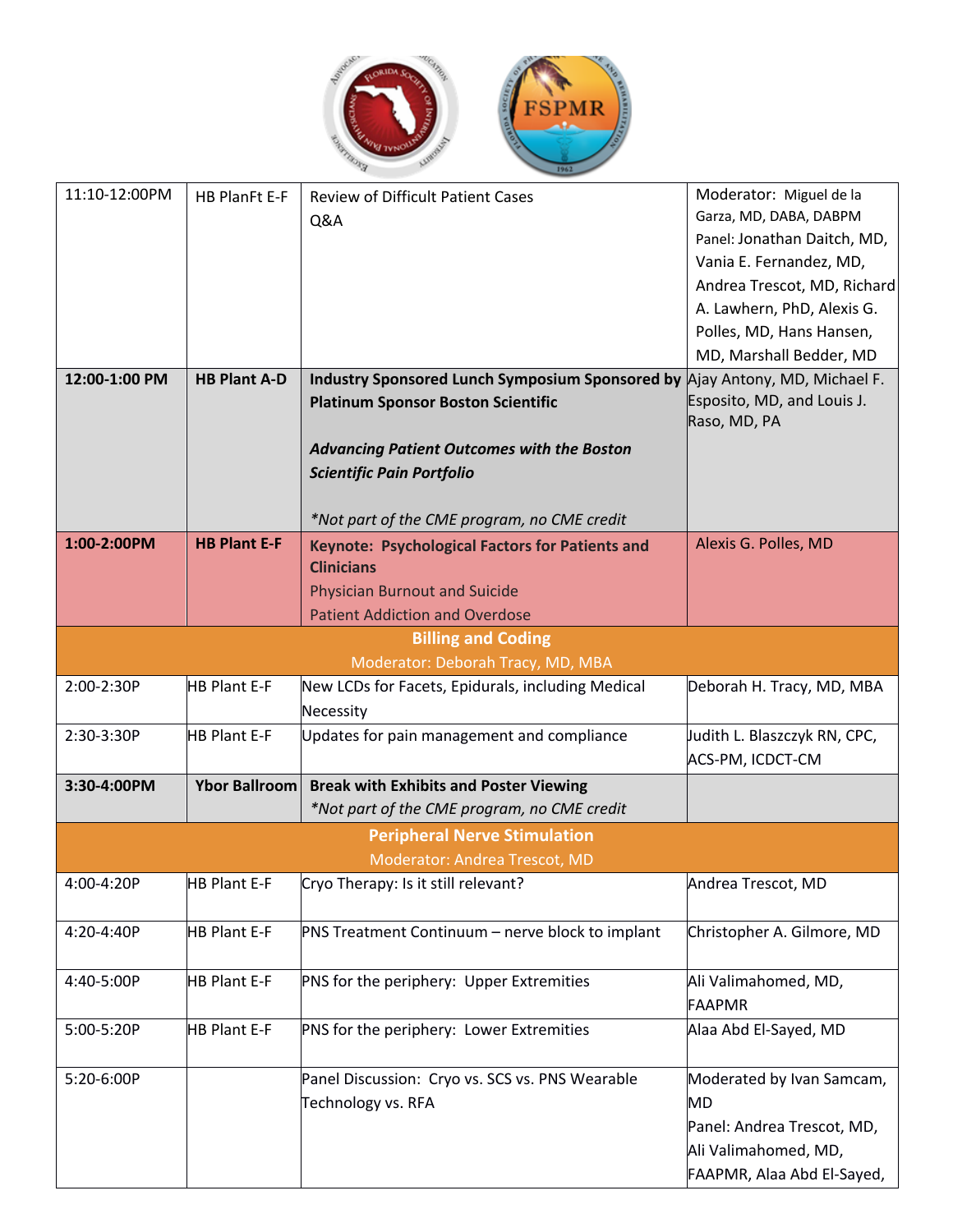

|  | <b>MD</b> |
|--|-----------|
|  |           |

| $6:00-7:00$ PM | <b>Ybor Ballroom</b> | Cocktails with Exhibitors: Social Event         |  |
|----------------|----------------------|-------------------------------------------------|--|
|                |                      | <b>Sponsored by Silver Sponsor: Partnercare</b> |  |
|                |                      | *Not part of the CME program, no CME credit     |  |

### **SATURDAY, July 30, 2022**

| <b>Time</b>   | <b>Location</b>      | <b>Topic</b>                                                                                      | <b>Faculty</b>                          |
|---------------|----------------------|---------------------------------------------------------------------------------------------------|-----------------------------------------|
| 7:00-8:00 AM  | <b>HB Plant A-D</b>  | <b>Industry Sponsored Breakfast Symposium</b>                                                     |                                         |
|               |                      | Sponsorship available                                                                             |                                         |
|               |                      | *Not part of the CME program, no CME credit                                                       |                                         |
|               |                      | <b>Spinal Cord Stimulation</b>                                                                    |                                         |
|               |                      | Moderator: Harold Cordner, MD                                                                     |                                         |
| 8:00-8:30AM   | <b>HB Plant E-F</b>  | <b>Updates on Mechanism of Action and Paradigm Shifts</b>                                         | Ken Candido, MD or Nagy                 |
|               |                      |                                                                                                   | Mekhail, MD, PhD                        |
| 8:30-9:00AM   | <b>HB Plant E-F</b>  | Does SCS Require Permanent Implant?                                                               | Ali Valimahomed, MD                     |
|               |                      |                                                                                                   |                                         |
| 9:00-9:30AM   | <b>HB Plant E-F</b>  | New Indications for Stimulation                                                                   | Michael F. Esposito, MD                 |
|               |                      |                                                                                                   |                                         |
| 9:30-10:00AM  | <b>HB Plant E-F</b>  | <b>ECAPS</b>                                                                                      | Sean Li, MD                             |
|               |                      |                                                                                                   |                                         |
| 10:00-10:30AM | <b>HB Plant E-F</b>  | Panel Discussion: Spinal Cord Stimulation Panel                                                   | Moderator: Harold Cordner,              |
|               |                      |                                                                                                   | <b>MD</b>                               |
|               |                      |                                                                                                   | Panel: Ali Valimahommed,                |
|               |                      |                                                                                                   | MD, Peter Staats, MD, MBA,              |
|               |                      |                                                                                                   | Andrea Trescot, MD                      |
| 10:30-11:00AM | <b>Ybor Ballroom</b> | <b>Break with Exhibits and Poster Viewing</b>                                                     |                                         |
|               |                      | *Not part of the CME program, no CME credit                                                       |                                         |
|               |                      | <b>FSIPP State of the State</b>                                                                   |                                         |
|               |                      | Moderator: Miguel de la Garza, MD, DABA, DABPM                                                    |                                         |
| 11:00-12:00PM | <b>HB Plant E-F</b>  | FSIPP - the State of the State                                                                    | Moderator: Miguel de la                 |
|               |                      | live plus virtual via cell phones                                                                 | Garza, MD, DABA, DABPM                  |
|               |                      | Raffle of 80" \$100 each for a ticket                                                             | Panel: Julio Paez, MD,                  |
|               |                      | Prizes for every \$100 to the PAC you get a ticket<br>*Not part of the CME program, no CME credit | Deborah Tracy, MD and<br>Darrick McGhee |
| 12:00-1:00PM  | <b>HB Plant A-D</b>  | <b>Industry Sponsored Luncheon Symposium</b>                                                      | Peter Staats, MD, MBA, and              |
|               |                      | <b>Sponsored by Platinum Sponsor Medtronic</b>                                                    | Harold Cordner, MD                      |
|               |                      |                                                                                                   |                                         |
|               |                      | Advancing SCS: Learn about new advancements in                                                    |                                         |
|               |                      | DTM™ SCS therapy options, painful diabetic                                                        |                                         |
|               |                      | peripheral neuropathy, and ECAPs research                                                         |                                         |
|               |                      |                                                                                                   |                                         |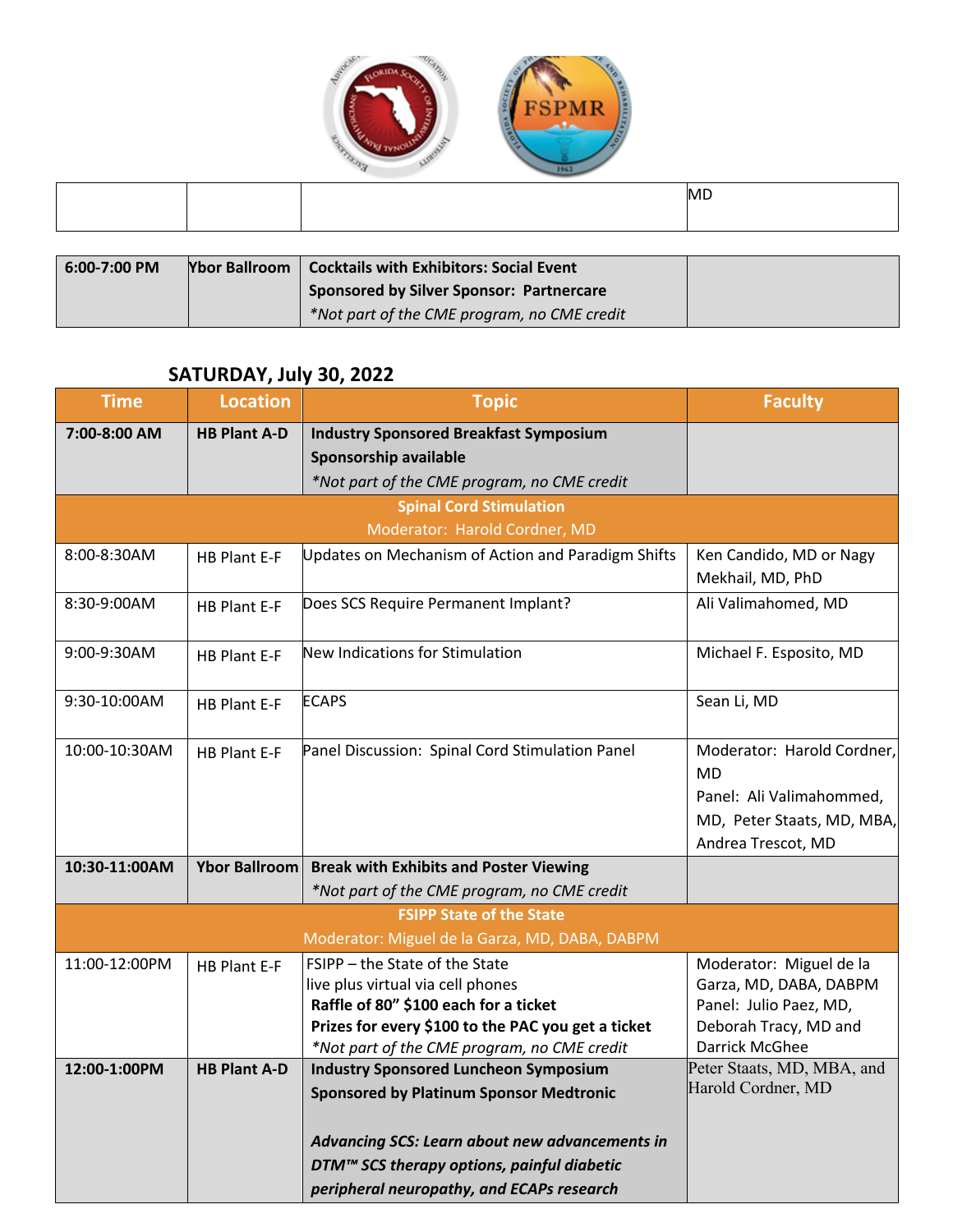

|               |                     | *Not part of the CME program, no CME credit   |                      |
|---------------|---------------------|-----------------------------------------------|----------------------|
|               |                     | <b>Minimally Invasive Spine Surgery (MIS)</b> |                      |
|               |                     | Moderator:                                    |                      |
| $1:00-1:20PM$ | <b>HB Plant E-F</b> | Interbody Fusion techniques                   | Harold Cordner, MD   |
| $1:20-1:40PM$ | <b>HB Plant E-F</b> | SI Fusion (posterior v lateral data)          | Sunil J. Panchal, MD |
| $1:40-2:00PM$ | <b>HB Plant E-F</b> | <b>Basal Vertebral Nerve Ablation</b>         | Robert Ball, DO, MS  |

| 2:00-2:30PM   | <b>HB Plant E-F</b>  | Intrathecal Therapies                                                                                                                                                                               | Michael Creamer, DO                                                                                    |
|---------------|----------------------|-----------------------------------------------------------------------------------------------------------------------------------------------------------------------------------------------------|--------------------------------------------------------------------------------------------------------|
| 2:30-3:00PM   | <b>Ybor Ballroom</b> | <b>Break with Exhibits and Poster Viewing</b><br>*Not part of the CME program, no CME credit                                                                                                        |                                                                                                        |
| 3:00-3:30 PM  | <b>HB Plant E-F</b>  | Treatment of Spinal Lumbar Stenosis: From the<br>Interventionalist to the Surgeon                                                                                                                   | Moderator: Maulik K.<br>Bhalani, MD<br>Panel: Michael Verdolin,<br>MD and Harold Cordner,<br><b>MD</b> |
|               |                      | <b>Keynote Presentations</b>                                                                                                                                                                        | Moderator: Miguel de la<br>Garza, MD, DABA, DABPM                                                      |
| 3:30-3:50PM   | <b>HB Plant E-F</b>  | <b>Treating Wounded Warriors</b>                                                                                                                                                                    | Marshall Bedder, MD                                                                                    |
| 3:50-4:30PM   | <b>HB Plant E-F</b>  | <b>KEYNOTE: "Objective Secure - Overcoming adversity</b><br>and returning to the fight."                                                                                                            | Nick Lavery, Chief Warrant<br><b>Officer</b>                                                           |
| 4:30-5:00PM   | <b>HB Plant E-F</b>  | <b>FSIPP Award Presentations Champagne Toast</b><br>FSIPP Advocacy Award Lifetime Achievement Award<br><b>FL Pain Practitioner of the Year Award</b><br>*Not part of the CME program, no CME credit | Miguel de la Garza, MD                                                                                 |
| 5:00-6:00 PM  | <b>Fort Brooke</b>   | Cocktail Reception Sponsored by Silver Sponsor Nalu   All Clinicians Welcome<br><b>Medical</b><br>*Not part of the CME program, no CME credit                                                       |                                                                                                        |
| 8:00 PM       | Lobby                | Faculty to board ground transportation to faculty<br>dinner                                                                                                                                         | <b>By Invitation</b>                                                                                   |
| 8:30-10:00 PM | Edison's             | Faculty Dinner - Sponsorship Available<br>*Not part of the CME program, no CME credit                                                                                                               | <b>By Invitation</b>                                                                                   |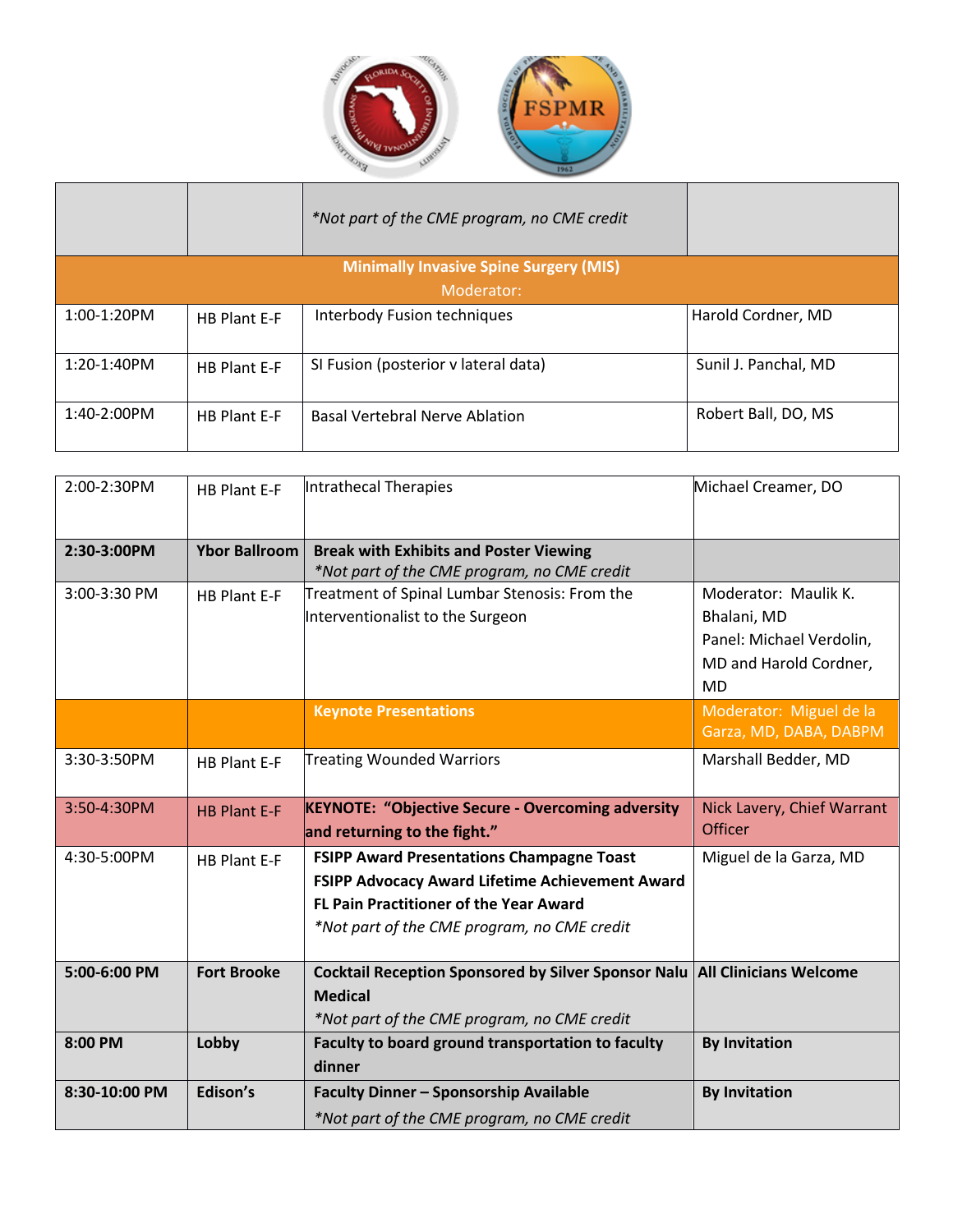

# **FSPMR Breakout - Course Director Andrew L. Sherman, MD, MS**

# **Saturday, July 30, 2022**

| <b>Time</b>   | Location            | <b>Topic</b>                                  | <b>Faculty</b>          |
|---------------|---------------------|-----------------------------------------------|-------------------------|
| 7:00-8:00 AM  | <b>HB Plant A-D</b> | <b>Industry Sponsored Breakfast Symposium</b> |                         |
|               |                     | Sponsorship available                         |                         |
|               |                     | *Not part of the CME program, no CME credit   |                         |
| $8:30-9:15AM$ | Tampa Bay           | Transitioning from Acute In-Patient           | Trevor H Paris MD       |
|               | Salon 6 &7          | <b>Rehabilitation to Out-Patient Services</b> | FAAPMR, and Pierre      |
|               |                     |                                               | Galea, MD               |
| 9:15-10:00AM  | Tampa Bay           | How to Treat, Manage, and Diagnose Post-      | Marissa R. McCarthy, MD |
|               | Salon 6 & 7         | Traumatic Mild Traumatic Brain Injury         |                         |

| 10:00-10:45 AM | Tampa Bay           | Depositions and Trials: The Forensic Experience                                        | Anthony J. Dorto, MD, and                                 |
|----------------|---------------------|----------------------------------------------------------------------------------------|-----------------------------------------------------------|
|                | Salon 6 & 7         |                                                                                        | Craig H. Lichtblau, MD, PA                                |
| 10:45-11:15AM  | Ybor Ballroom       | <b>Break and Poster Viewing</b>                                                        |                                                           |
|                |                     | *Not part of the CME program, no CME credit                                            |                                                           |
| 11:15-12:00PM  |                     | <b>KEYNOTE: LONG COVID</b>                                                             | Alba M. Azola, MD                                         |
|                |                     |                                                                                        |                                                           |
| 12:00-1:00 PM  | <b>HB Plant A-D</b> | <b>Industry Sponsored Luncheon Symposium</b>                                           |                                                           |
|                |                     | <b>Sponsored by Platinum Sponsor Medtronic</b>                                         |                                                           |
|                |                     | *Not part of the CME program, no CME credit                                            |                                                           |
| 1:00-1:45PM    | Tampa Bay           | Peds/Sports Medicine/Ultrasound - What Can a                                           | Jason L. Zaremski, MD,                                    |
|                | Salon 6 & 7         | Physiatrist Offer?                                                                     | CAQSM, FACSM, FAAPMR                                      |
| 1:45-2:30PM    | Tampa Bay           | <b>Telehealth Roundtable</b>                                                           | Moderator: Andrew Sherman,                                |
|                | Salon 6 & 7         |                                                                                        | MD, MS                                                    |
|                |                     |                                                                                        | Panel: Carolyn Geis, MD,                                  |
|                |                     |                                                                                        | FAAPMR, Jessica G. Cupido,                                |
|                |                     |                                                                                        | DO, and Brian T. Higdon, MD                               |
|                |                     |                                                                                        |                                                           |
| 2:30-3:00PM    |                     | Ybor Ballroom   Break with Exhibits and Poster Viewing                                 |                                                           |
|                |                     | *Not part of the CME program, no CME credit                                            |                                                           |
|                |                     | <b>PM&amp;R Resident Case Presentations</b>                                            |                                                           |
|                |                     |                                                                                        |                                                           |
| 3:00-3:10PM    | Tampa Bay           |                                                                                        |                                                           |
|                | Salon 6 & 7         | Neuroheumatologic Rehabilitation: A Case Study                                         | Kareem Qaisi, DO, PGY3, and<br>Matthew Wilhelm, DO, PGY3  |
| 3:10-3:20PM    | Tampa Bay           |                                                                                        |                                                           |
|                | Salon 6 & 7         | HSV/EBV reactivation in a patient with GBS<br>syndrome secondary to COVID 19 Pneumonia | Yvette Little, DO, PGY3, and<br>Amanda Hargrove, DO, PGY3 |
| 3:20-3:30PM    | Tampa Bay           |                                                                                        | Himat Gill, DO, PGY3, and Sean                            |
|                | Salon 6 & 7         | Iliacus Hematoma Resulting in Compressive<br><b>Femoral Neuropathy</b>                 | O'Leary, MD, PGY3                                         |
| 3:30-3:40PM    | Tampa Bay           |                                                                                        | Michael Brownstein, MD,                                   |
|                | Salon 6 & 7         | Post-Traumatic Focal Dystonia                                                          | PGY3, and Shammi Patel, DO,                               |
|                |                     |                                                                                        | PGY3                                                      |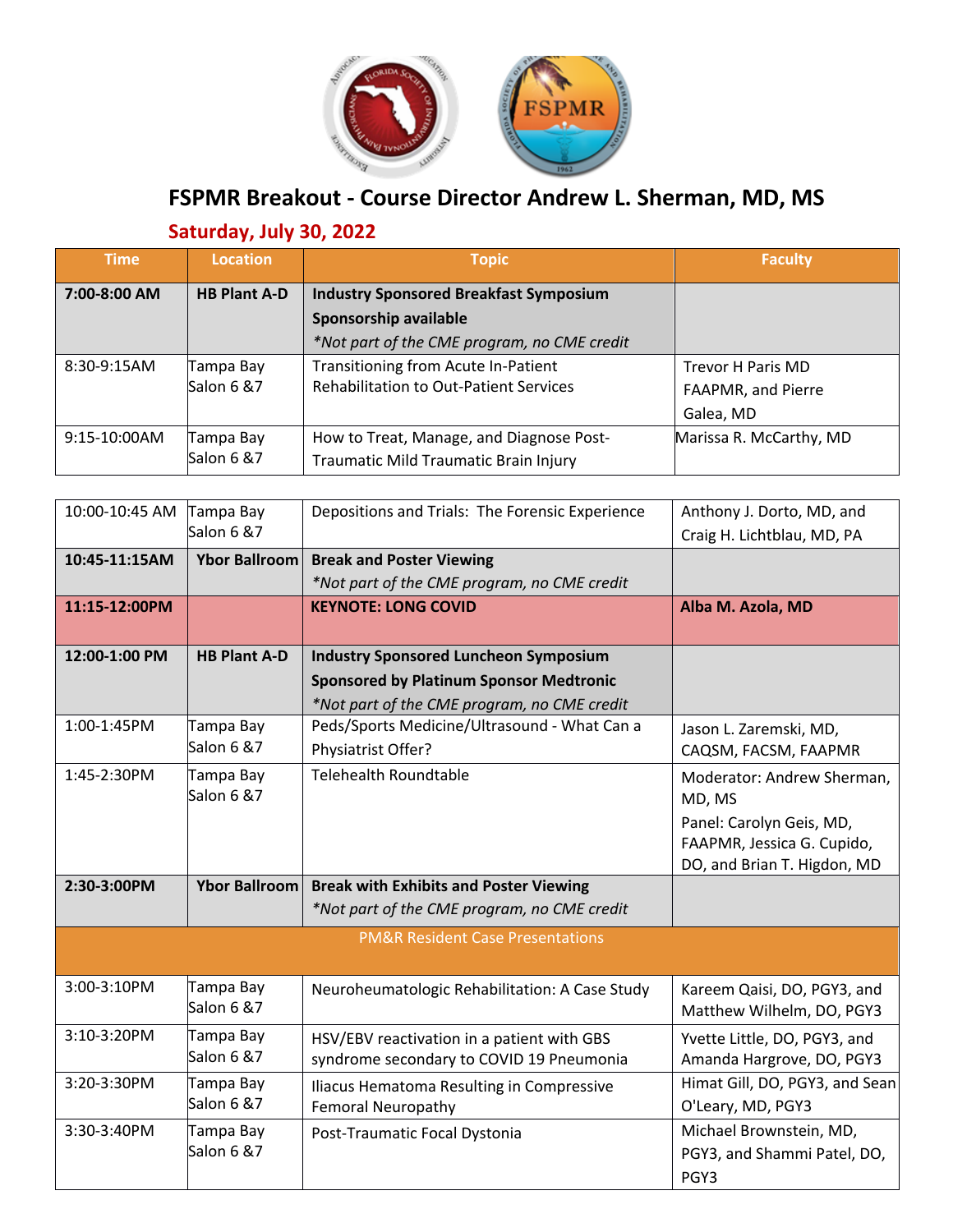

| 3:40-3:50PM  | Tampa Bay<br>Salon 6 &7  | An Unexpected Rehabilitation Course in a Medically<br><b>Complex Patient</b>                                                                          | Oliver Acosta, MD, PGY4, and<br>Lauren Cuenant, DO, PGY3                            |
|--------------|--------------------------|-------------------------------------------------------------------------------------------------------------------------------------------------------|-------------------------------------------------------------------------------------|
| 3:50-4:00PM  | Tampa Bay<br>Salon 6 &7  | A Case of CIDP (chronic inflammatory<br>demyelinating polyneuropathy)<br>Complicated by Vitamin B12 Deficiency after<br><b>Gastric Bypass Surgery</b> | Megan McGuire, DO, PGY3,<br>and Richard Morgan, DO, PGY4                            |
| 4:00-4:15PM  | Tampa Bay<br>Salon 6 & 7 | Q&A For All Resident Case Presentations With<br><b>Expert Panel</b>                                                                                   | Mark Rubenstein, MD,<br>FAAPMR, FAANEM, Colleen M.<br>Zittel, MD, Bella Chokshi, DO |
| 4:15-5:00PM  |                          | <b>FSMPR Annual Business Meeting with</b><br><b>Refreshments/Snacks</b><br>*Not part of the CME program, no CME credit                                |                                                                                     |
| 5:00-6:00 PM | <b>Fort Brooke</b>       | <b>Cocktail Reception Sponsored by Silver Sponsor</b><br><b>Nalu Medical</b><br>*Not part of the CME program, no CME credit                           | <b>All Clinicians Welcome</b>                                                       |

## **SUNDAY, July 31, 2022**

| <b>Time</b>   | <b>Location</b>                | <b>Topic</b>                                                                                                                                                               | <b>Faculty</b>                                                                                       |
|---------------|--------------------------------|----------------------------------------------------------------------------------------------------------------------------------------------------------------------------|------------------------------------------------------------------------------------------------------|
| 7:00-8:00 AM  | <b>Ybor</b><br><b>Ballroom</b> | <b>Power Breakfast to Feel Empowered: NLC</b><br><b>Next Level Combatives - Personal Safety Training</b><br><b>Overview</b><br>*Not part of the CME program, no CME credit | Introduction: Julio Paez, MD<br>and Miguel de la Garza, MD<br>Self Defense Expert:<br>Jonathan Burke |
|               |                                | <b>Regenerative Medicine</b><br>Moderator: Julio Paez, MD                                                                                                                  |                                                                                                      |
| 8:00-8:30AM   | <b>HB Plant E-F</b>            | Regenerative Medicine Overview: What is out<br>there?                                                                                                                      | Chris Centeno, MD                                                                                    |
| 8:30-9:00AM   | <b>HB Plant E-F</b>            | Spinal Injections and Peripheral Joint                                                                                                                                     | Sudhir Diwan, MD                                                                                     |
| 9:00-9:30AM   | <b>HB Plant E-F</b>            | How to Get Started: Patient Selection, Diagnosis<br>and Indications, Billing and Reimbursement                                                                             | Julio C. Paez, MD, Maulik K.<br>Bhalani, MD                                                          |
| 9:30-10:30AM  | <b>HB Plant E-F</b>            | <b>Radiation Safety</b>                                                                                                                                                    | Deborah H. Tracy, MD                                                                                 |
| 10:30-11:00AM | <b>Ybor</b><br><b>Ballroom</b> | <b>Break with Exhibitors</b><br>*Not part of the CME program, no CME credit                                                                                                |                                                                                                      |
|               |                                | <b>Business of Pain Management</b><br>Moderator: Maulik Bhalani, MD                                                                                                        |                                                                                                      |
| 11:00-11:20AM | <b>HB Plant E-F</b>            | <b>Branding and Building your Practice</b>                                                                                                                                 | Maulik K. Bhalani, MD                                                                                |
| 11:20-11:50AM | <b>HB Plant E-F</b>            | Using Social Media how to Promote Ancillary<br><b>Revenue Streams</b>                                                                                                      | Dawn A. Sparks, DO                                                                                   |
| 11:50-12:05PM | <b>HB Plant E-F</b>            | Work Smarter, Not Harder                                                                                                                                                   | <b>Jeff Mortier</b>                                                                                  |
| 12:05-12:30PM | HB Plant E-F                   | Panel Discussion on Practice Strategies for 10, 15, or<br>20 year exits: Are you coming or are you going?                                                                  | <b>Moderator: Robert Manning</b><br>Panelists: Rene Przkora, MD                                      |